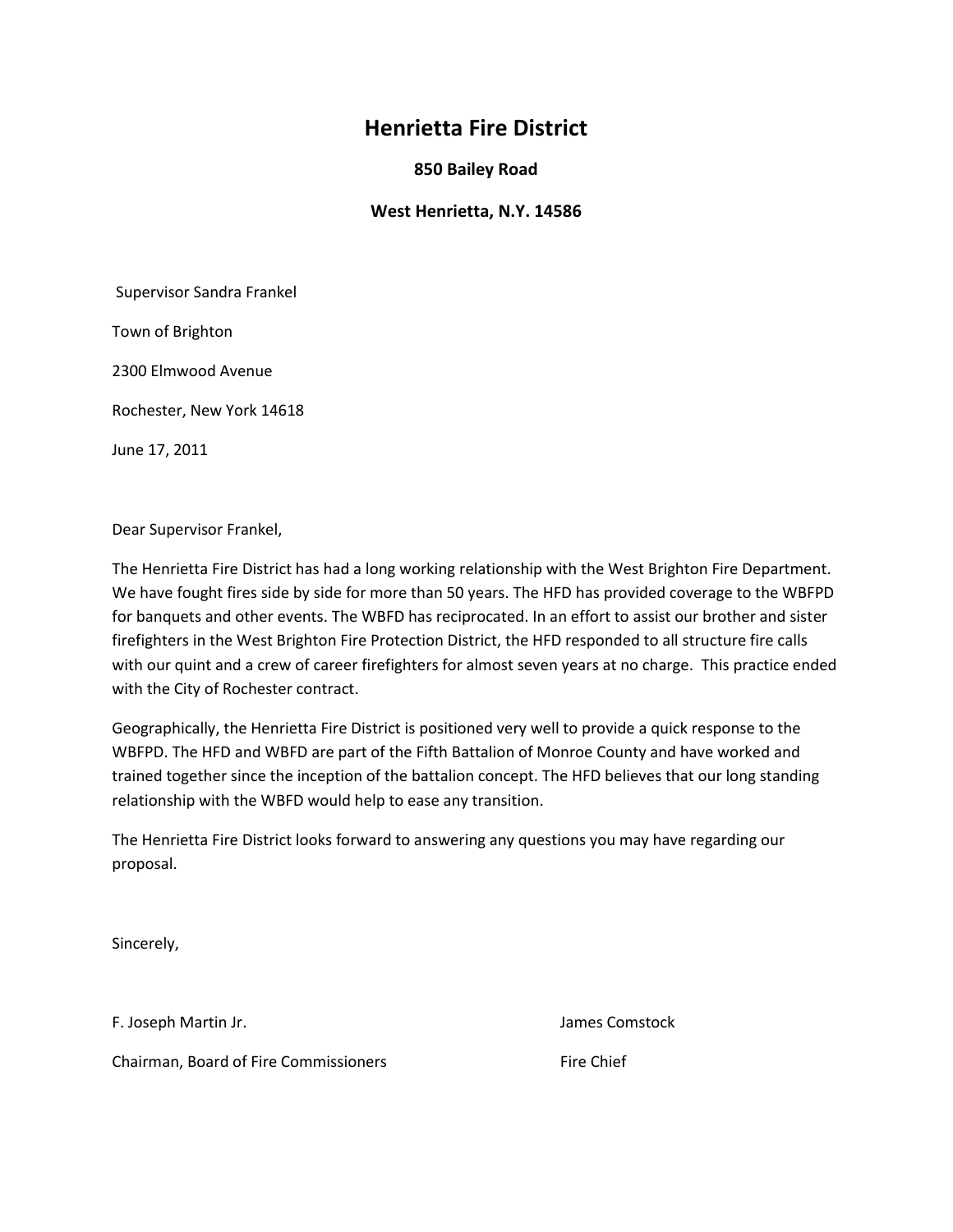## West Brighton Fire Protection District Proposal

Submitted by the Henrietta Fire District June 17, 2011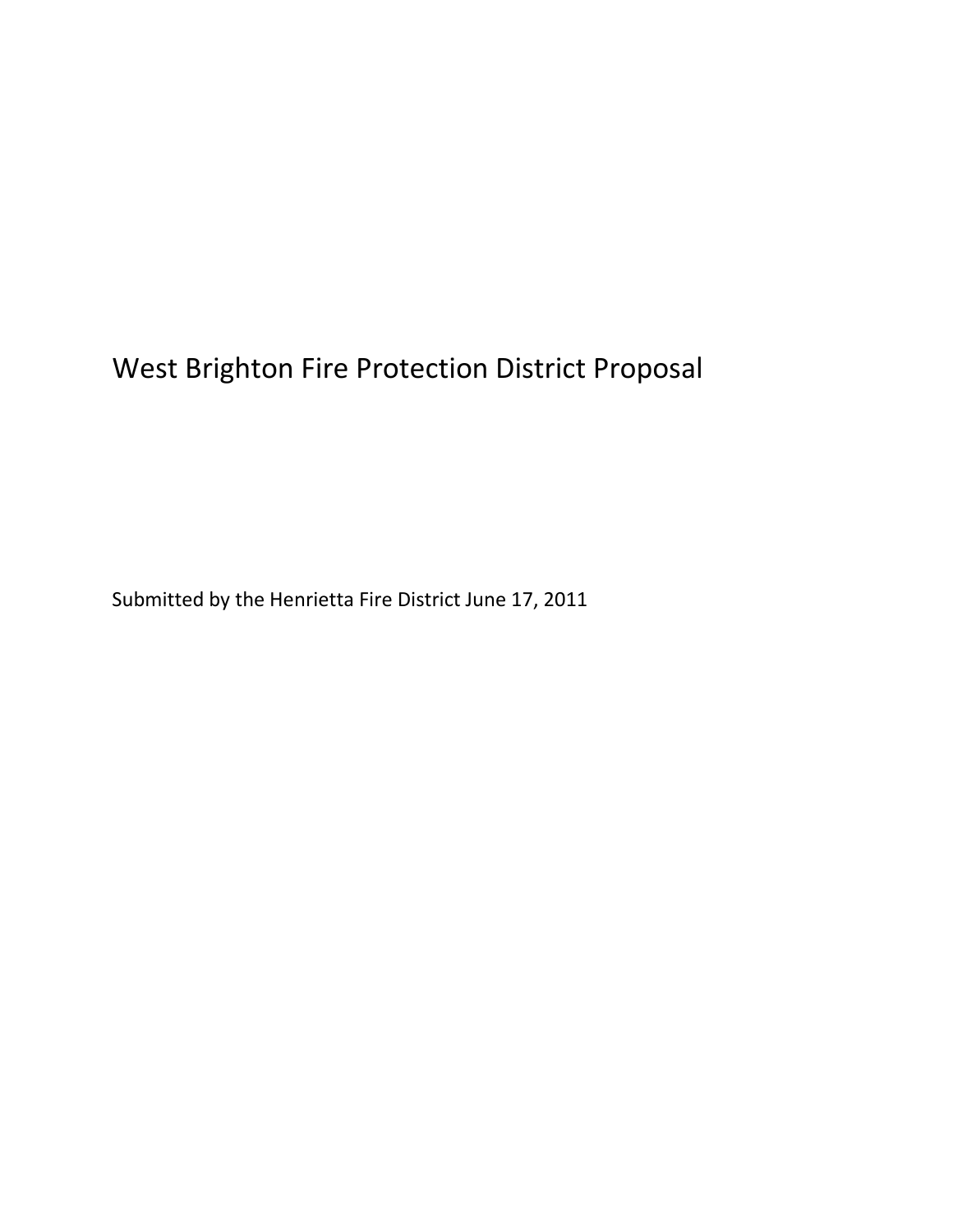#### 1. Legal Structure

The Henrietta Fire District proposes to absorb the current area located in the Town of Brighton and known as the West Brighton Fire Protection District into the Henrietta Fire District. This process would include the WBFPD being dissolved by the Town of Brighton and simultaneously the boundaries of the Henrietta Fire District would be expanded to include those areas previously known as the West Brighton Fire Protection District. This process would require public hearings by the Town of Brighton, and the Town of Henrietta. There are no public approvals needed in this matter. The Board of Fire Commissioners of the Henrietta Fire District would remain in its current form. Upon completion of this process, those individuals in the new Henrietta Fire District area would have the ability to run for Fire Commissioner and/or vote in future elections.

#### 2. Organizational Structure

The Henrietta Fire District will incorporate the former WBFPD into our current operational structure. The Henrietta Fire District Board of Fire Commissioners elected by the taxpayers would provide oversight and be responsible for fiscal control of the combined entity. The Henrietta Fire District Secretary/Treasurer will have day to day control of the business and human services operations. The fire suppression, emergency medical services, training, fire prevention activities, and all other operational functions will be under control of the Henrietta Fire District Fire Chief. Both of these positions are full time paid positions.

The Henrietta Fire District will provide fire protection to the former WBFPD with a combination of thirty five (35) career firefighters and officers, seventy three (73) volunteer officers and firefighters, and six (6) support staff (dispatchers, mechanic, and secretary/treasurer). The combination of career and volunteer firefighters and officers will allow the Henrietta Fire District to provide a high level of service at a reasonable cost to the citizens.

The cadre of firefighters and officers meets or exceeds all OSHA and NYS training requirements. The career firefighters receive a minimum of 229 hrs of basic training and 100 hrs. of annual training. The volunteer firefighters receive a minimum of 70 hrs. of basic training and 36 hours of annual training. All career firefighters and officers are NYS EMT-D certified as are many volunteers.

The Henrietta Fire District will provide all services to the WBFPD area that are currently provided to the HFD. These include fire suppression, first response EMS, fire prevention programs (including but not limited to: businesses, day care facilities, governmental agencies, youth groups etc.), special operations such as confined space rescue, trench rescue, and ice/water rescue, hazardous materials mitigation at the operations level, natural disaster assistance, and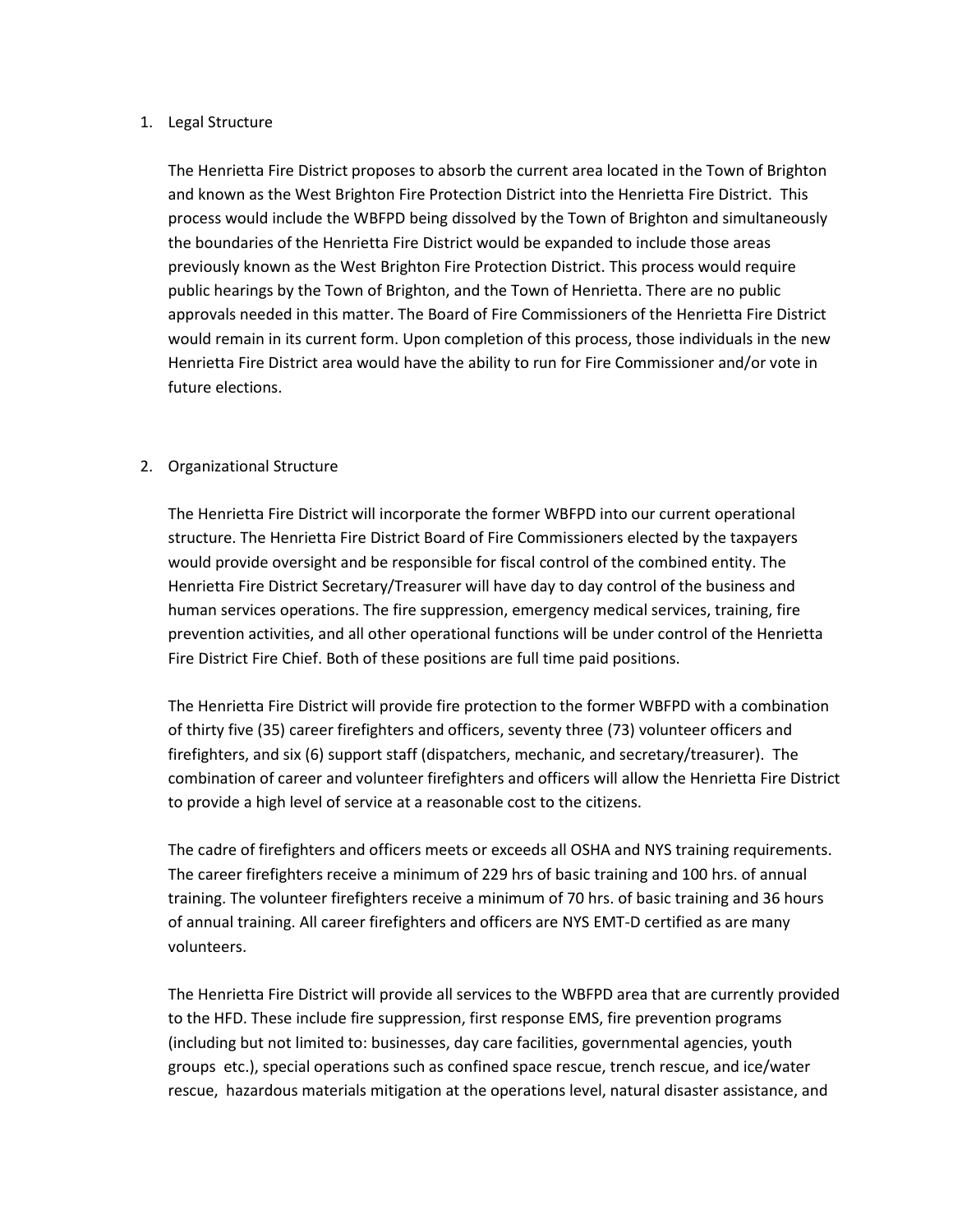response to other emergencies as needed. Monroe County would continue to provide fire investigation and hazardous materials mitigation at the technician level.

#### 3. Staffing

Staffing is based on a single company response within the district. Any response beyond a single company will receive resources as needed.

The Henrietta Fire District proposes to provide services to the Eastern section of WBFPD (Brighton Henrietta Town Line Road entrance to MCC east to Edgewood Avenue.) from HFD station 5 at 230 Pinnacle Road with an engine staffed with 2 firefighters and an officer. Response times in this area will be reduced by as much as five minutes to portions of this area.

The Henrietta Fire District proposes to provide services to the remainder of the WBFPD from the current WBFPD station 2 with an engine or quint staffed by 2 career firefighters daytime Mon-Fri. The evening and weekend shifts will be covered by volunteer duty crews. Volunteer duty crews have been very successful in our volunteer stations. The duty crews are assigned to the station for a defined shift and provide an immediate response. The duty crews will be backed up by a career engine with an officer and 2 firefighters responding from our station 4 at 850 Bailey Road if needed. We feel this staffing option will be successful because 66.45% of calls are between 07:00 and 17:00 hrs. and 91% of all calls are between 07:00 and 23:00hrs.

The Henrietta Fire District staffing for responses that require more than one company will be a career response of 2 officers and 6 firefighters, and a volunteer response. Additional resources such as the Fire Chief, Training Officer, and Safety Officer will also respond depending on the incident. Off duty career firefighters will be called to duty if the incident warrants.

In addition to these staffing proposals, the Henrietta Fire District would make significant attempts to increase the number of volunteer firefighters within the area of the WBFPD and the "new Henrietta Fire District". Also the HFD would like to pursue a relationship with MCC and the fire protection program in regards to an intern program being established. Staffing will be reviewed and adjusted as needed by the Henrietta Fire District.

#### 4. Existing Assets

The Henrietta Fire District would anticipate that title to all existing assets of the West Brighton Fire Protection District and all assets of the West Brighton Fire Department Inc. that are used in or in support of fire fighting activities would be transferred to the HFD. This includes but is not limited to all buildings, apparatus, equipment, turn out gear, vehicles, tools, furniture and fixtures, radios, computers, software, office equipment, kitchen equipment etc. as detailed in *Exhibit C*. It is further expected that all of the aforementioned equipment would be in good working order. Maintenance should be up to date and all records shall be provided for pump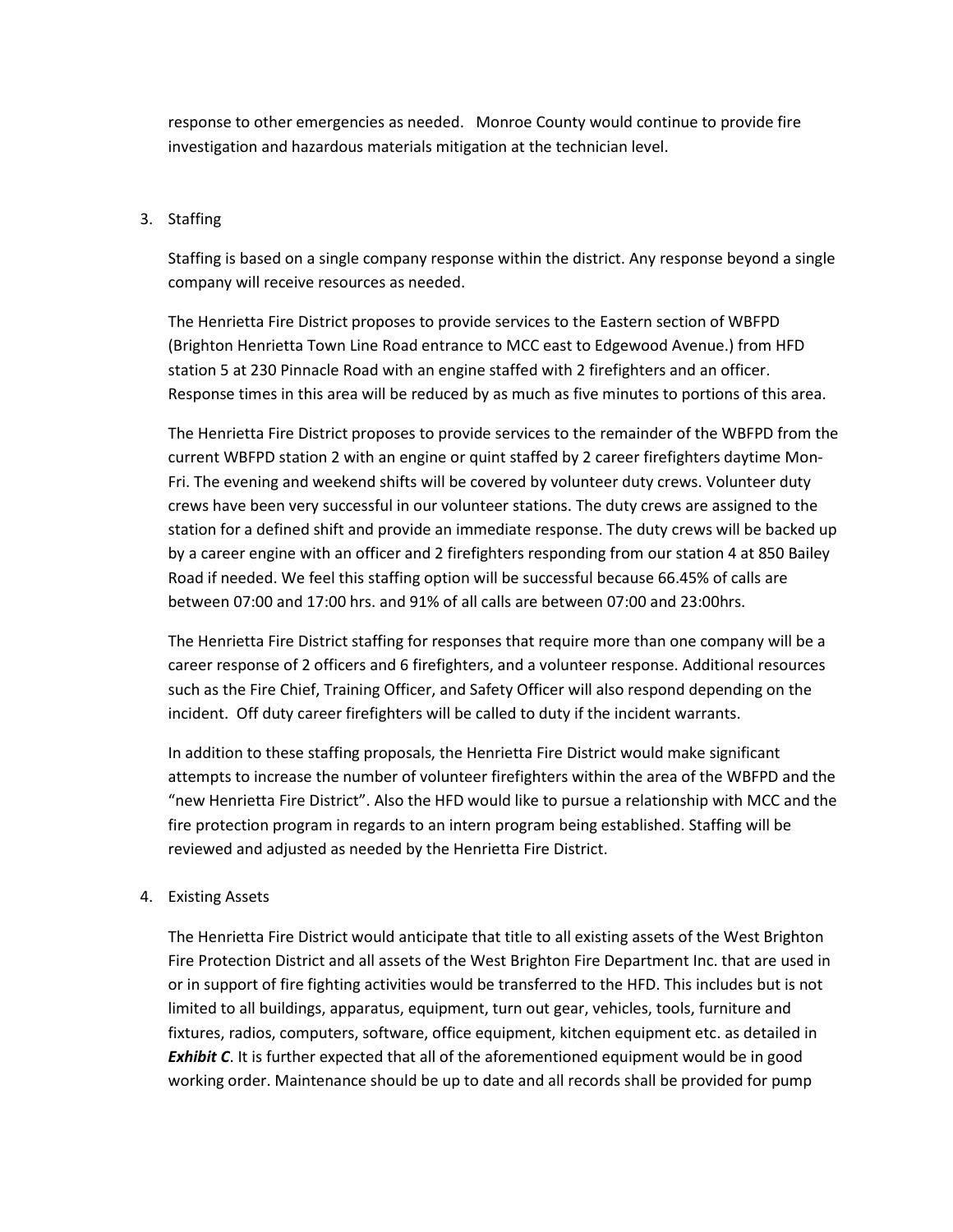tests, hose tests, ladder tests, hydrostatic testing, and any other testing or maintenance performed.

5. Startup costs

The following start up costs are anticipated:

|       | a. Equipment             | \$130,000 |  |  |
|-------|--------------------------|-----------|--|--|
|       | b. Radio upgrade         | \$40,000  |  |  |
| C.    | <b>Residential Quint</b> | \$750,000 |  |  |
| Total |                          | \$920,000 |  |  |

#### Notes:

- a. Includes upgrade to 5" supply hose and 5' appliances, ppe for additional volunteers, conversion of SCBA from 4500 psi to 2200 psi units. Consistency of equipment will be vital for firefighter safety.
- b. Henrietta channel 51 will need to integrated into the current equipment of WBFPD. Also an additional voter site for our system may need to be added.
- c. Due to the number of multi story buildings in the WBFPD area, an aerial device will be needed. A 75' residential quint will be the most cost effective apparatus to meet this need.
- 6. Impact to taxpayers

This proposal will have no tax impact on the taxpayers of the Town of Henrietta. The taxpayers of the Town of Brighton will see their tax rate reduced by \$.10 per 1000 of assessed valuation. This proposal provides for a high level of service to the WBFPD, staffing of the West Henrietta Road station and the full resources of the Henrietta Fire District at a lower cost for the Brighton taxpayers. The resources that will be available to provide fire protection to the former WBFPD will include 6 additional fire stations. 9 engine companies, 1 100' aerial platform, 3 rescue companies, 1 special operations trailer (confined space, trench, and rope rescue), 1 fire prevention trailer/classroom, and numerous support vehicles. Also 100 firefighters will be available to provide the needed manpower. Most importantly this proposal provides for a long term fire protection solution for the WBFPD. The Henrietta Residents will receive the benefit of additional resources (equipment and manpower), and an additional station that will improve response times to parts of the town.

Map data 3 and 12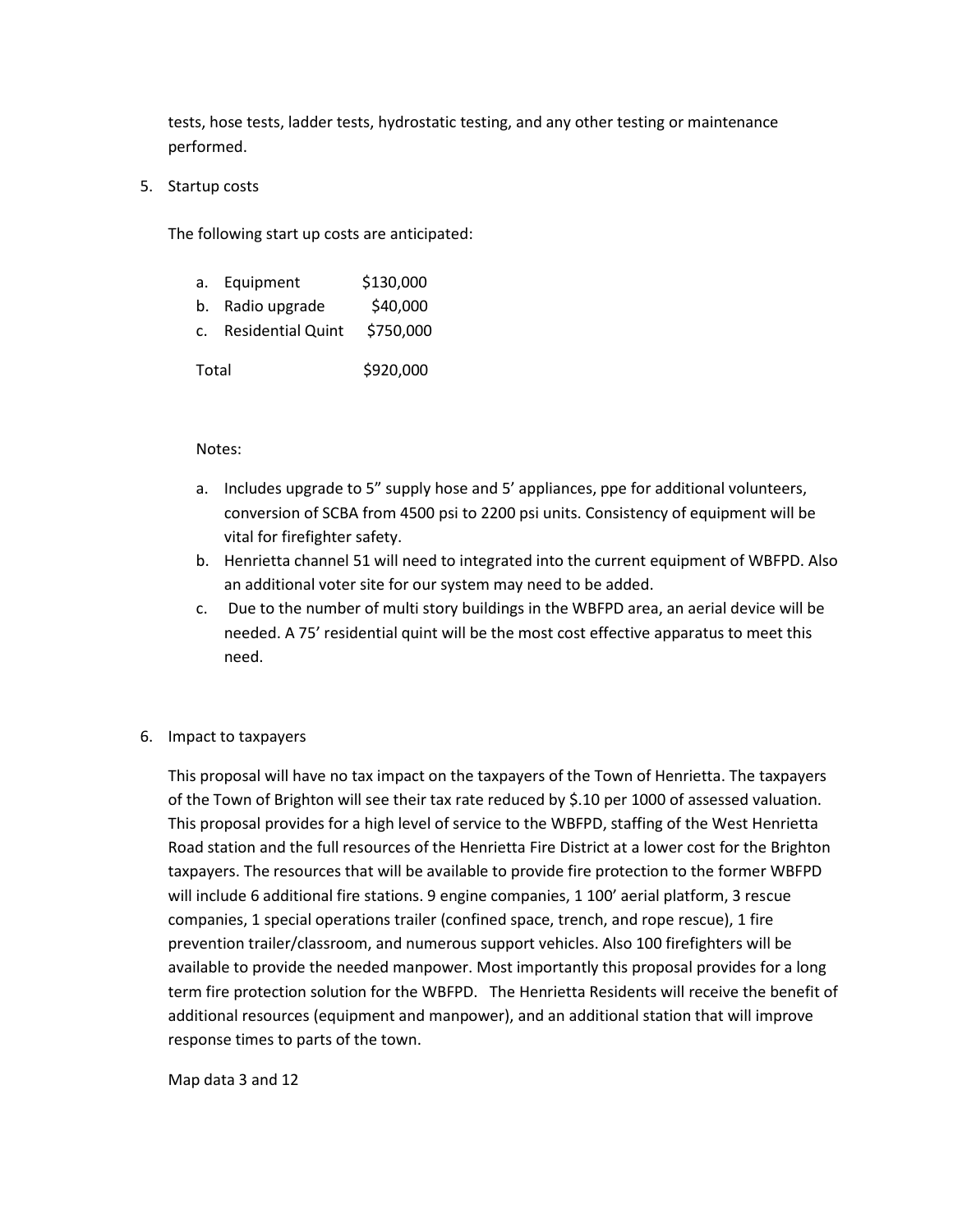#### 7. Existing WBFPD Volunteer Firefighters

The Henrietta Fire District is sensitive to the impact this proposal will have on the existing members of the WBFPD. The HFD and its three companies (Henrietta Co. #1 Inc., West Henrietta Fire Department Inc., and the Genesee Valley Fire Department Inc.) would consider any applicant for membership that meets all of our current criteria. This includes but is not limited to:

- a. Application completed and reviewed
- b. Background check (Credit, criminal, residency, employment, and dmv)
- c. NFPA 1582 2001 physical standards for interior firefighters administered by HFD physicians
- d. Drug test
- e. State required arson check
- f. Physical ability test

These requirements are required of all prospective applicants to the Henrietta Fire District.

Those individuals who do not meet the active requirements may apply for social membership in Henrietta Co. #1 inc. or the Genesee Valley FD Inc.

The Henrietta Fire District will review on an individual basis firefighters who are approaching milestones in the WBPFD such as 50 years of service.

The HFD will provide an area in the West Henrietta Rd. Station to display historical items of the WBFPD. Also the HFD will be willing to discuss options for the preservation and use of Engine 505.

#### 8. WBPFD LOSAP

The existing WBFPD Length of Service Awards Program would not be included as part of this proposal. HFD will assume no responsibility for the plan. The Town of Brighton will be responsible for addressing whatever actions are necessary to resolve this issue.

#### 9. Transition Period

The Henrietta Fire District would anticipate that a transition could be made within a period of 3 months after all legal and other transition issues have been resolved. It is difficult to provide an accurate timeline for the resolution of these issues as this is uncharted waters for all involved. Funding and personnel issues must be discussed before a firm transition date can be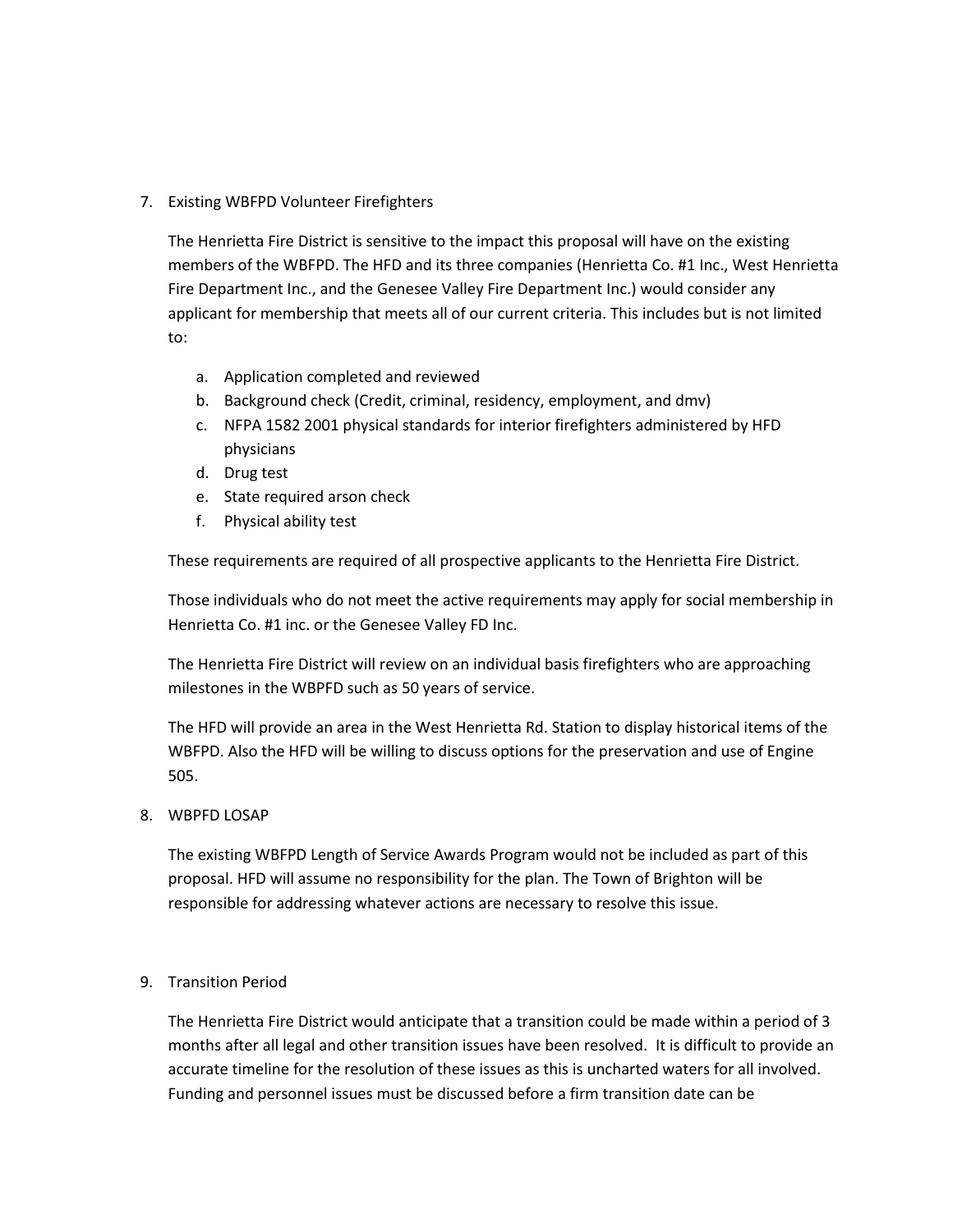determined. Also district familiarization, preplanning and equipment familiarization could begin immediately.

#### 10. EMS Response

The HFD would propose to work with the Brighton Volunteer Ambulance Inc. in regards to positioning of an ambulance in the WBFPD area. 55.45% of service calls for this area are EMS related. The positioning of an ambulance on the west side of the Town of Brighton would provide better service for the citizens and reduce out of service time for the HFD.

#### 11. Annual Operating Costs

The HFD anticipates annual operating costs for the existing facilities, apparatus, and operations to be \$250,000. Payroll costs \$300,000. Distributions to the apparatus and building reserves will be \$150,000. The HFD anticipates that there will be other unforeseen costs as a result of this transition.

#### 12. Payments in Lieu of Taxes

The HFD will receive all funds from the current PILOT agreements with MCC, Butterfly Fields and ESL Center. The HFD seeks a commitment from the Town of Brighton to support future PILOT's with tax exempt properties within the Town of Brighton and the Henrietta Fire District.

The HFD will receive all 2% funds for the Henrietta Fire District coverage area in the Town of Brighton.